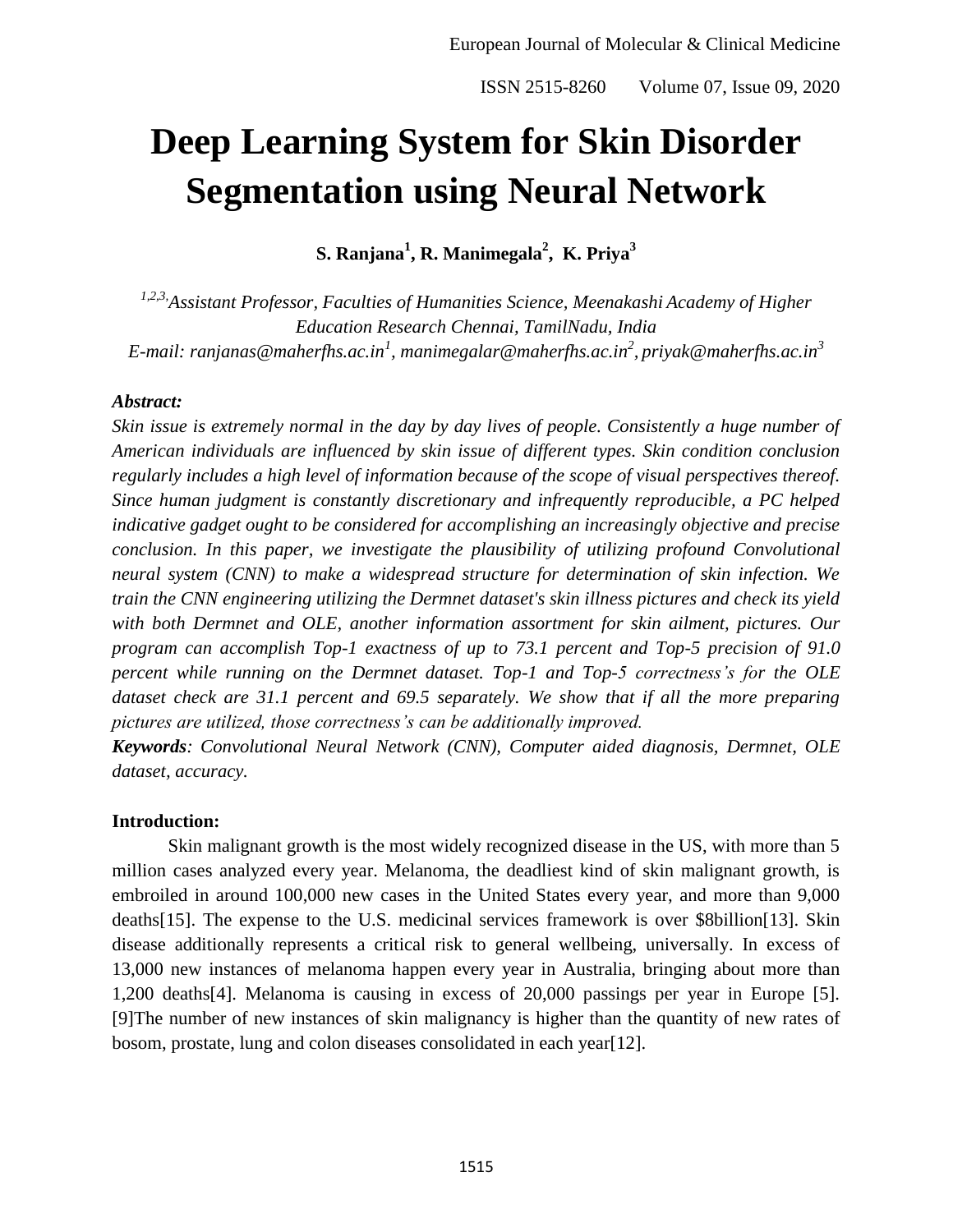Statics likewise recommend that through a mind-blowing span one-fifth of Americans build up a skin cancer[16]. Be that as it may, finding of skin condition is troublesome. An assortment of visual pieces of information can be utilized to analyze a skin condition, for example, individual lesional morphology, body position circulation, shading, scaling and association of sores. Except if the individual parts are assessed separately[6, 15], the acknowledgment procedure can be extremely perplexing. For example, melanoma, a very much examined skin malignant growth, has four primary clinical analytic techniques: rules for ABCD, design examination, Menzies procedure and 7-point agenda.

A PC helped analytic framework is progressively objective and exact, dissimilar to human master finding that is exceptionally reliant on emotional judgment and barely reproducible[14]. Current condition of - the-craftsmanship PC supported indicative frameworks [2, 11, 3] may accomplish excellent execution on some skin malignant growths, for example, melanoma, by utilizing all around structured element extraction calculations and joining with some particular classifiers (for example SVM and ANN). Indeed, even the bigger classes of skin issue are not analyzed

Human-engineered extraction of the trait is not appropriate for a common skin disease classification scheme. Hand-made designs are usually dedicated, on the one hand, to one or a limited number of skin diseases. We don't refer to other classes or datasets. In comparison, human development is impractical for any skin disease due to the inherent aspect of the skin diseases. Skin that is exposed to light is the main source. It spreads very easily, so people affected need to detect skin cancer early on. This report[6] recommends a appropriate framework for the Melanoma Skin Cancer Classification (MSCC) scheme. Over the past few years, several feature learning-based classification systems have been proposed [5, 8, 7, 1]. These were however often limited to images of dermoscopy or histopathology. And they're primarily based on mitosis identification, a cancer indicator[10]. The person suffering from Hemorrhagic Disease, a form of stroke that leads to Quadriplegia. Such forms of patients can not reach their limbs where there is only chance of head tilting[4].

## **Implemented system of skin Cancer:**

We construct our skin disease dataset from two unmistakable sources: Dermnet and OLE. Dermnet is one of the greatest photo dermatology source that accessible straightforwardly. This has in excess of 23,000 photos of the skin contamination on a wide scope of skin conditions. Dermnet normally sifts through the skin ailments in a two-logical classification. In a fine grained granularity, the base level contains in excess of 600 skin diseases. We change Dermnet's skin affliction logical classification for our request structure and use the 23 top-level skin infirmity social occasions to stamp all photos of skin ailment. The OLE dataset fuses more than 1300 photographs from the New York State Department of Health on skin disease. It incorporates 19 skin diseases that can be mapped from the Dermnet logical characterization to one of the shrouded skin ailments. Thusly we mark these 19 skin contaminations in the Dermnet logical arrangement close by their top-level accomplices.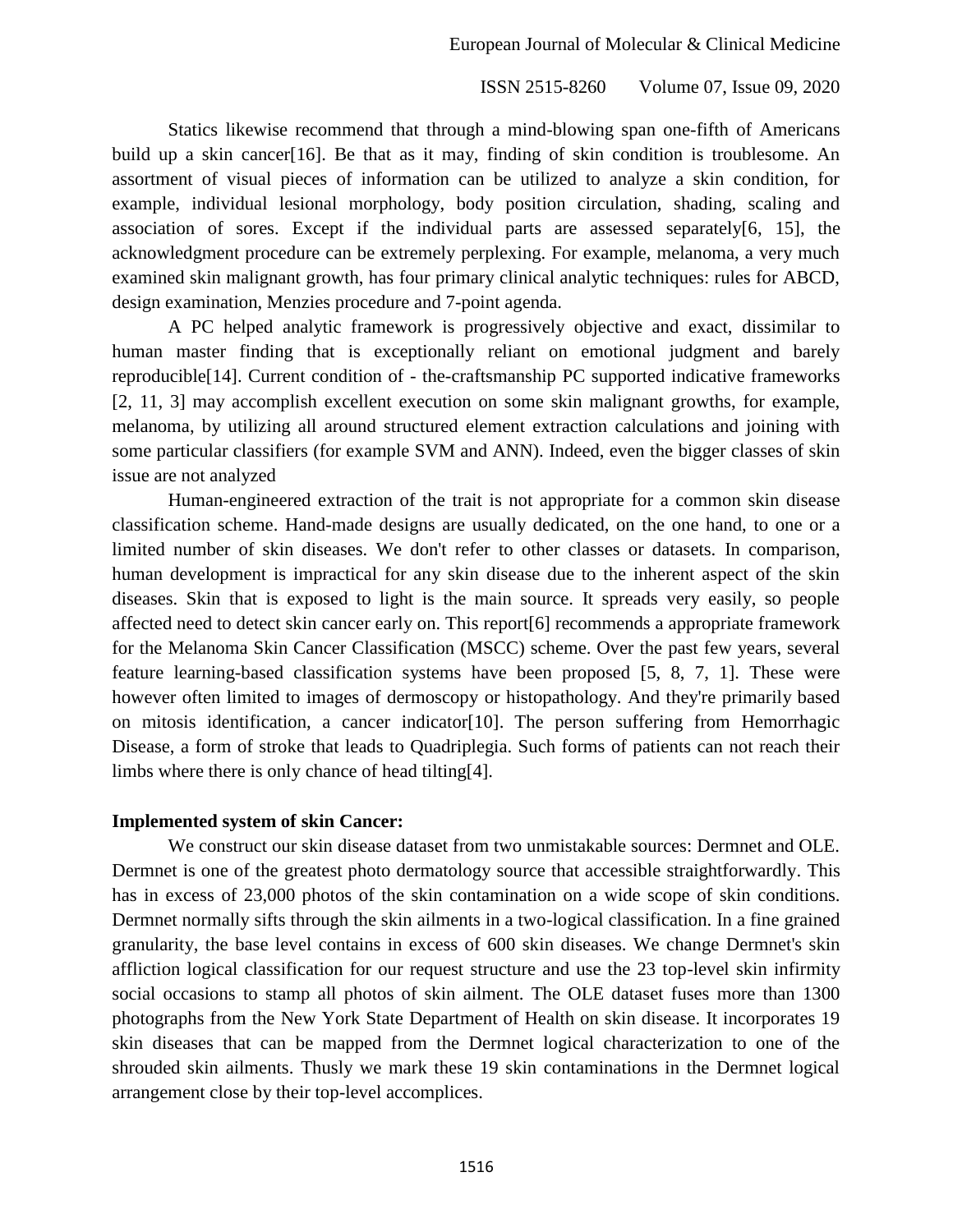## **Datasets:**

We need to access the Dermnet's 23,000 skin disease images to prepare the dataset. Since these images do not have a direct connection or API, we download those images by parsing their address and submitting HTTP requests to the web server. The files downloaded aren't labelled well and contain watermarks. Their nomenclature style is not clear. Different methods for the study of names are thus used to derive class information from image names. However, the extracted class information and the Dermnet taxonomy are used to create a two-level hierarchical map. All Dermnet images are originally labeled using the groups at the bottom point.

## **Features Extraction:**

For our first experiment only the Dermnet dataset is used to train and check the CNNs. Using the labeling methods described in section 2.1 we mark all Dermnet images.



(Fig 1.1) Architectural diagram for skin cancer segmentation

After installation, we get a series of photos that are labeled 17630. We randomly select 16630 as the training set, and 1000 as the test set. Then we use the three pretrained ImageNet templates (VGG16, VGG19 and GoogleNet) to fine-tune three CNNs respectively. Architectural process for segmentation and prediction as shown in fig 1.1The network accuracies 1 of the Top-1 and Top-5 are given in Table 3. We can see that all three networks have obtained successful outcomes in classification. VGG19's performance on top-1 accuracy was significantly improved.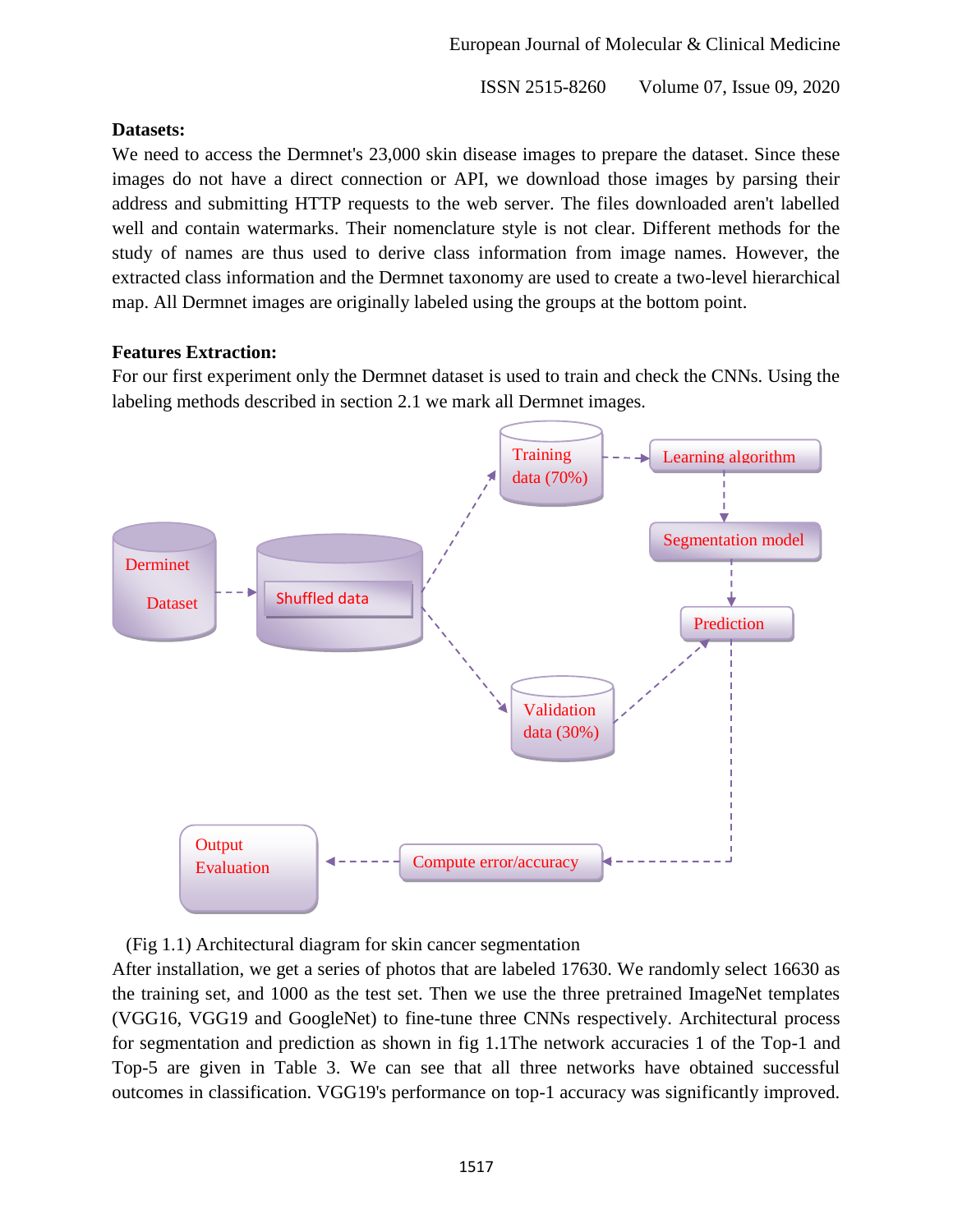Some sample images are given along with their predictions(tab 1). The ground truth is given at the top of each chart, and the Top-5 predictions are given below, along with the probabilities. We can see with high certainty melanoma, psoriasis, basal cell carcinoma and systemic disease are accurately expected. This misclassifies the bullous disease with divergent forecasts. Viral infections and fungal infections hit only with very low confidence Top-5 predictions. Benign tumors are also misclassified on cellulite with a high likelihood estimate. We will also review the Segment on misclassified circumstances



Fig(1.2) Images detected in Derminet dataset

| CNN model | $Top-1$  | Top- $5$ |  |
|-----------|----------|----------|--|
|           | Accuracy | Accuracy |  |
| Vgg16     | 72.5%    | 90.5%    |  |
| Vgg19     | 73.5%    | 91.9%    |  |
| Googlenet | 70.8%    | 90.7%    |  |

| Tab:1 Accuracy of models |  |  |
|--------------------------|--|--|
|--------------------------|--|--|

In light of the above perception, we further look at the CNN by choosing some test pictures from various classes of skin sickness and recovering their closest neighbors in the preparation bundle. We pick the yield of the layer "fc7" as the capacity vector. The explanation we pick this layer against different layers is that the "fc7" is the last layer before the last yield layer (the layer which yields class scores) and ought to contain progressively nitty gritty class data in the Dermnet dataset. Moreover, the capacity vector measurement is 4096 which can hold a lot of information picture data. We initially make a capacity database for all the skin illness picture to get nearest neighbors.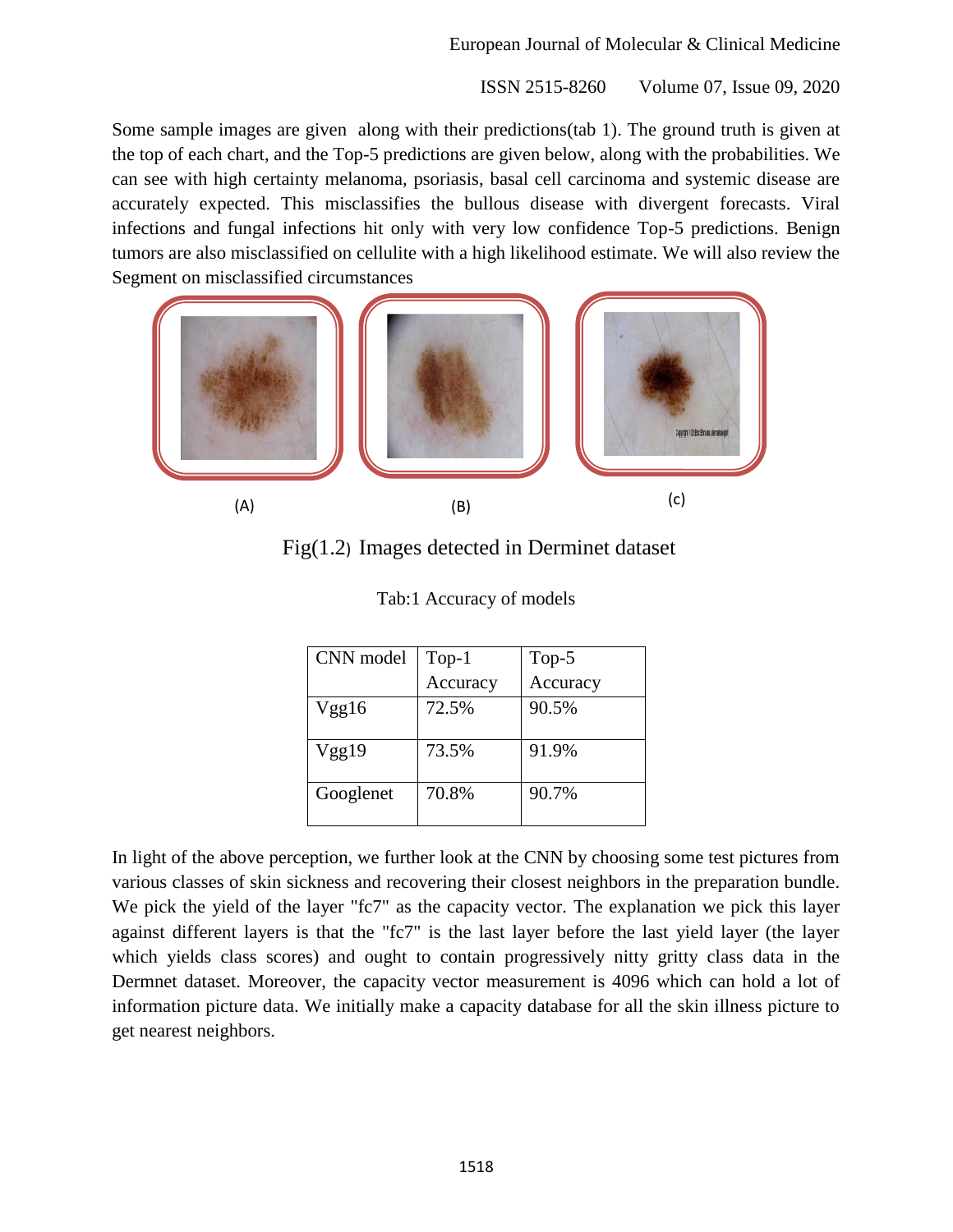#### **Result and discussion**:

A Convolutionary Neural Network (CNN) is a profound learning calculation that comprises of a blend of consecutive Convolutionary and pooling layers, followed toward the end by completely associated layers as a multilayer neural system. CNN is a calculation class which is spurred to misuse any 2d structure in the information. Thus CNN is one of the well known picture arrangement calculations. CNN additionally shows potential for Natural Language Processing errands. CNN use a picture's neighborhood trademark to accomplish more noteworthy arrangement precision. CNN is one of the simple to-prepare neural systems with less hyper parameters contrasted with standard ones. Difference upgrade is a technique used to improve picture perception. For skin malignant growth pictures, to focus on the district of intrigue frequently it is imperative to improve the difference. The regularly utilized procedures in writing are balance improvement with histogram balance. Histogram balance equally appropriates the pixel size in the pictures because of which the portrayal has improved further.

Second, the Dermnet pictures are orchestrated utilizing a natural scientific classification that isn't the best decision for applications for PC vision(fig 2). We'll be talking with a dermatologist to create and apply an outwardly requested scientific categorization to our classifier 2. In the information layer, we utilize the "source" parameter to characterize the info dataset which is the name of a book document with each line giving a picture filename and an imprint. Utilizing the parameters "new tallness," "new width," and "group size" we set the picture input size and the quantity of pictures to be prepared at once. We additionally portray the parameters "reflect," "crop size" and "mean configuration" to pre-process the information pictures. We set indistinguishable qualities from the pre-prepared models so the contribution to the calibrated system is on a similar scale as the system pre-prepared. Furthermore, the utilization of nonlinear picture distorting as a procedure for information enlargement can be valuable for grouping. Different ways to deal with AI may offer extra execution increases, for example, lingering convolution layers for semant division, meta-learning or boosting for choosing system troupes to perform division, or utilizing such division groups as increasingly complex sort descriptors for arrangement of infections. Eventually, it is critical to investigate the utilization of extra situational settings, for example, persistent history, understanding metadata, worldly advancement, and correlation of the sore to other patient sores, as these can additionally upgrade gadget execution.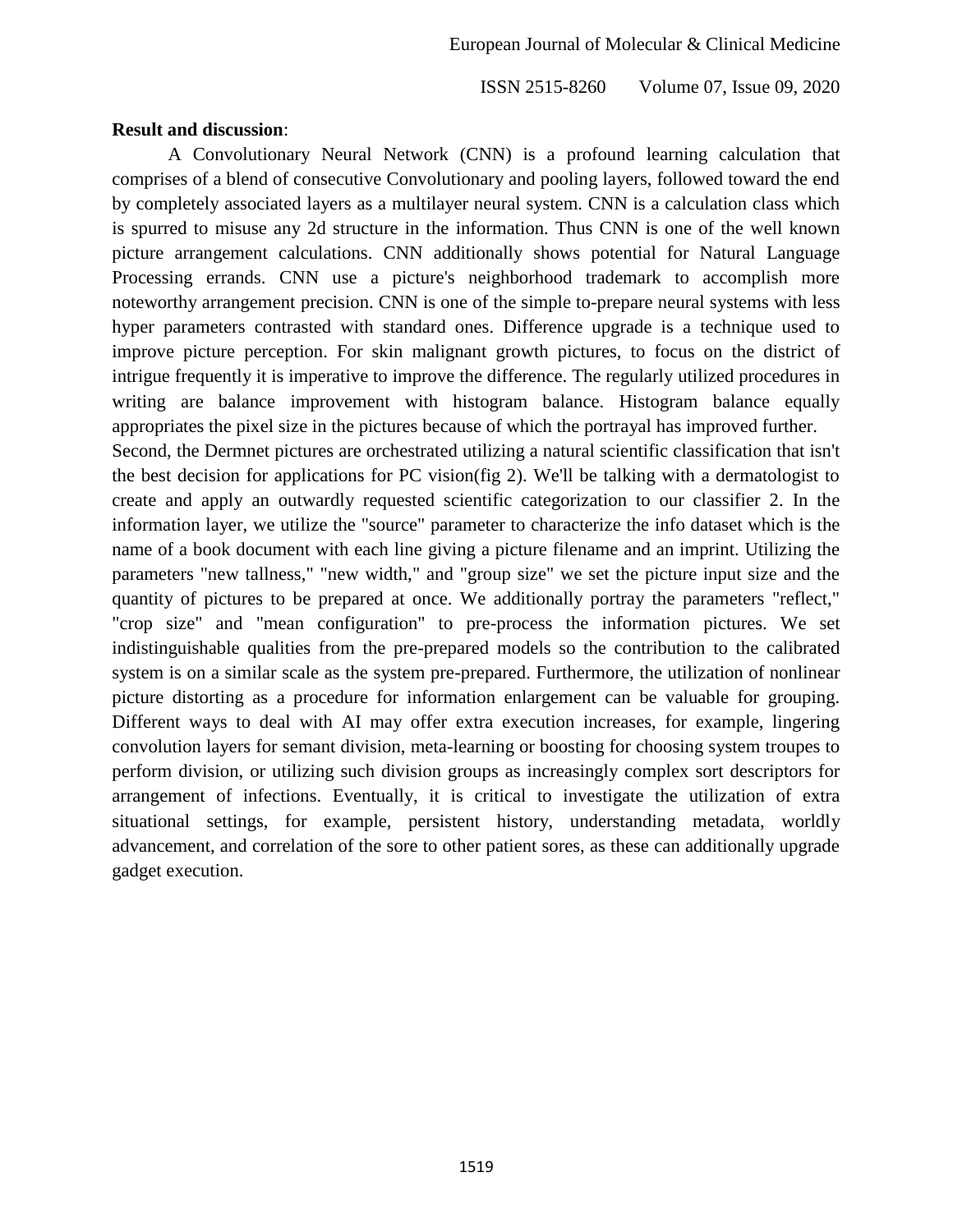Size 1 Size 3 0 0.5 1 1.5 2 2.5 3 3.5 4 4.5 Label 1 Label  $\overline{2}$ Label 3 Label 4 Label 5 Label 6 Label 7 Size 1 Size 2 Size 3

ISSN 2515-8260 Volume 07, Issue 09, 2020

Fig:2 Derminet dataset classification chart

#### **Conclusion:**

By Utilizing elite GPU permits a system to be prepared for an enormous scope dataset to give better execution. The outcome shows that our CNNs can accomplish top-1 order of 73.1 percent and top-5 grouping of 91.0 percent on the Dermnet dataset and top-1 arrangement of 31.1 percent and top-5 characterization of 69.5 percent on the OLE dataset. CNN formats we use to develop the CNN design. It investigates the presentation of CNNs utilizing various settings for preparing and test outcomes. We advance both the preparation set and the test set by taking deficient photos to erase certain skin infections. In this way, if the CNN is appropriately taught, it will take in plentiful data from the refined preparing bundle. With some random test picture with a skin ailment remembered for the complex preparing bundle, the CNN would have more noteworthy certainty to effectively distinguish it.

## **References:**

- 1. Younis, H., Bhatti, M.H. and Azeem, M., 2019, December. Skin Cancer Recognition Images for Transition Learning Images. In 2019 15th International Conference on Emerging Technologies (ICET) (pp. 1-4). IEEE.
- 2. Setiawan, A.W., Faisal, A. and Resfita, N., 2020, July. Effect of image reduction and colour reduction for screening of the skin cancer. In 2020 International Seminar on Intelligent Technology and Its Applications (ISITIA) (pp. 148-151). IEEE.
- 3. Zreika, N.A., El Zaart, A., El Chakik, A. and El Arwadi, T., 2018, September. Entropy PAL MCET Skin Cancer Segmentation via Gaussian Distribution. In 2018 4th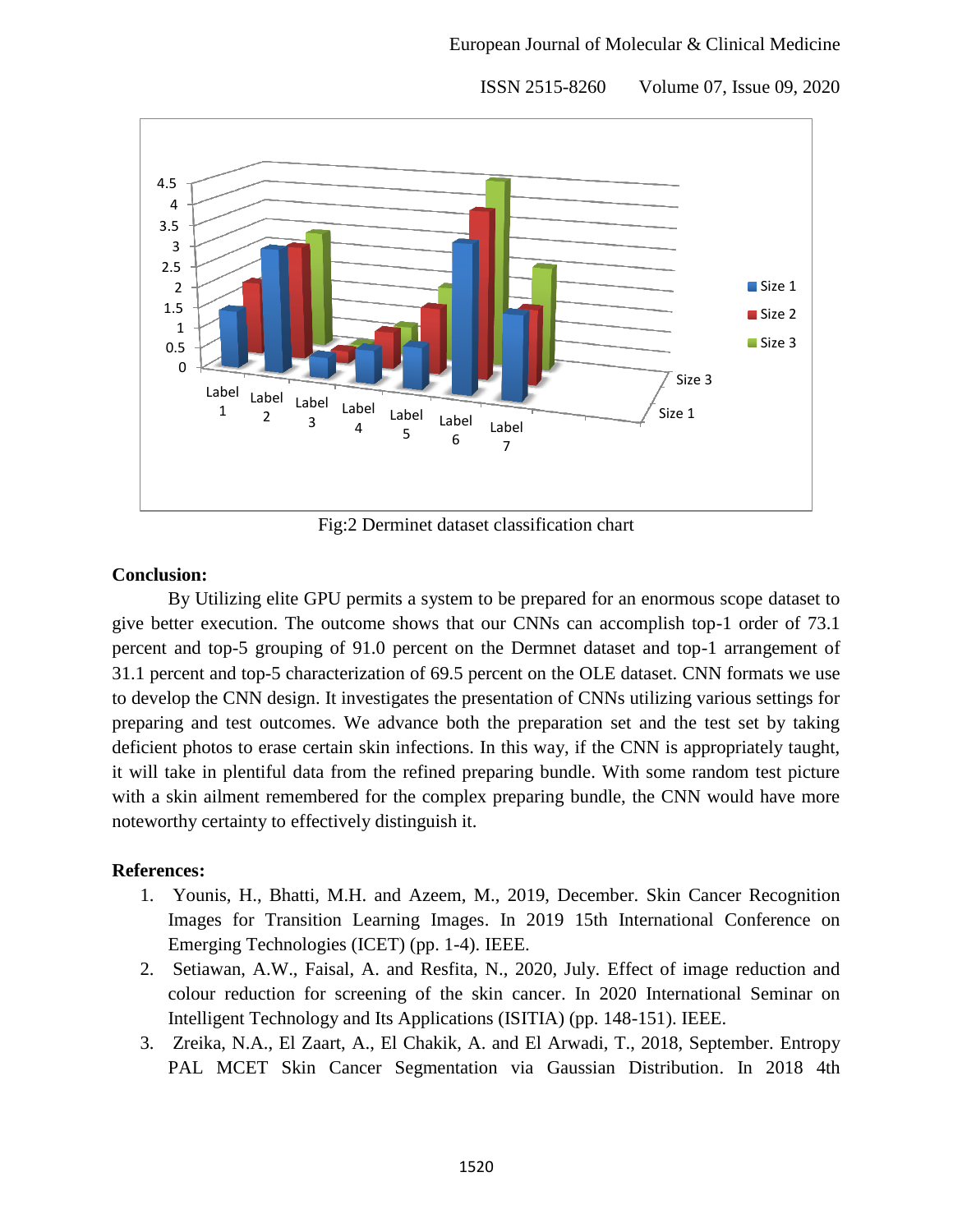International Conference on Applied and Theoretical Computing and Communication Technology (iCATccT) (pp. 315-320). IEEE.

- 4. Sedigh, P., Sadeghian, R. and Masouleh, M.T., 2019, November. Melanoma Skin Cancer Early stage Identification using Contactless micro-wave sensors. In 2019 7th International Conference on Robotics and Mechatronics (ICRoM) (pp. 497-502). IEEE.
- 5. Huang, S.X., Guo, X.Y. and Xia, M.Y., 2018, March. Skin Cancer Tissues Terahertz Wave Scattering. In 2018 IEEE International Conference on Computational Electromagnetics (ICCEM) (pp. 1-3). IEEE.
- 6. Sabri, M.A., Filali, Y., El Khoukhi, H. and Aarab, A., 2020, June. Diagnosis of skin cancer Using the improved model of machine learning. In 2020 International Conference on Intelligent Systems and Computer Vision (ISCV) (pp. 1-5). IEEE.
- 7. Subha, S., Wise, D.J.W., Srinivasan, S., Preetham, M. and Soundarlingam, B., 2020, July. Skin cancer diagnosis and separation from rashes. In 2020 International Conference on Electronics and Sustainable Communication Systems (ICESC) (pp. 389-393). IEEE.
- 8. Mansutti, G., Mobashsher, A.T. and Abbosh, A., 2019, March. Model for the Early-Stage Skin Cancer Detection Near-Field Sample. In 2019 13th European Conference on Antennas and Propagation (EuCAP) (pp. 1-4). IEEE.
- 9. Badry, H., Oufni, L., Ouabi, H., Rabi, R. and Iwase, H., 2020, April. Dose optimization with Harrison-Anderson-Mick Applicator for high dose brachytherapy for the prevention of skin cancer. In 2020 IEEE 6th International Conference on Optimization and Applications (ICOA) (pp. 1-5). IEEE.
- 10. Wang, Y., Cai, J., Louie, D.C., Lui, H., Lee, T.K. and Wang, Z.J., 2019, November. Speckle Imaging with Polarization Classification of Melanoma and Seborrheic Keratosis. In 2019 IEEE Global Conference on Signal and Information Processing (GlobalSIP) (pp. 1-4). IEEE.
- 11. Poma, J.M.C., De la Cruz Dominguez, E.Y., Armas-Aguirre, J. and González, L.G., 2020, June. Extended model for the diagnosis of early skin cancer by imagery. In 2020 15th Iberian Conference on Information Systems and Technologies (CISTI) (pp. 1-6). IEEE.
- 12. Kassem, R., Chehade, W.E.H. and El-Zaart, A., 2019, October. Different parameter modes of gamma distribution dependent on bimodal skin cancer. In 2019 Third International Conference on Intelligent Computing in Data Sciences (ICDS) (pp. 1-5). IEEE.
- 13. Mansutti, G., Mobashsher, A.T., Bialkowski, K., Mohammed, B. and Abbosh, A., 2019. Integrated waveguide sample for diagnosis of skin cancer. IEEE Transactions on Biomedical Engineering, 67(9), pp.2462-2472.
- 14. Fabelo Gómez, H.A., Carretero, G., Almeida, P., Garcia, A., Hernandez González, J.A., Godtliebsen, F., Melian, V., Martinez, B., Beltran, P., Ortega, S. and Mele Marrero, M., 2019. Dermatological Skin Cancer Screening Assistance Hyperspectral Imaging System.